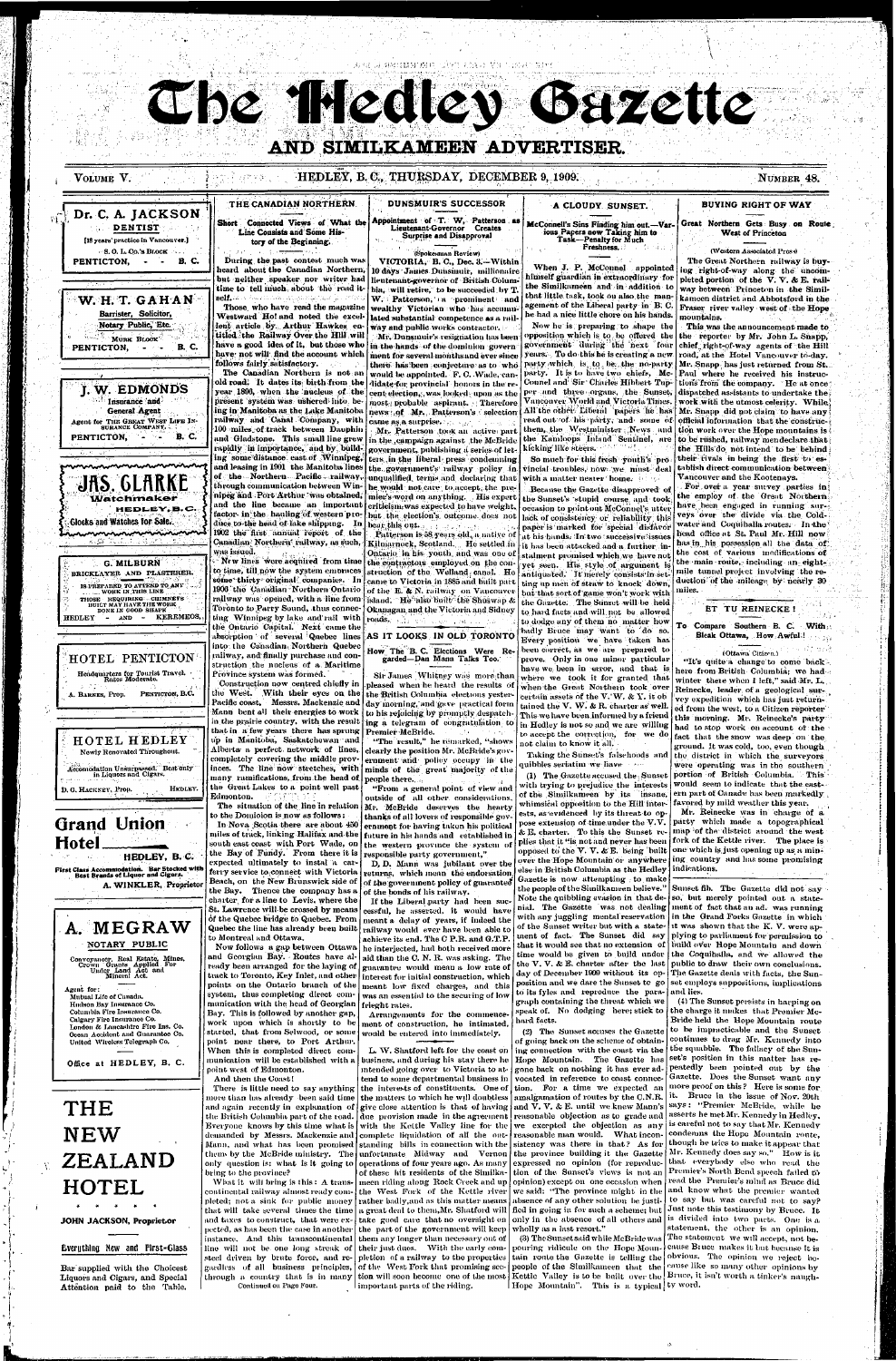#### THE HEDLEY GAZETTE, DECEMBER 9, 1909.

ed on Thursdays, by the HEDLEY GAZETT PEINTING AND PUBLISHING COMPANY.<br>- LIMITED. | as | Hedley. | B. C.

#### Subscriptions in Advance

" (United States).................... 2.50 Advertising Rates

Measurement, 12 lines to the inch.

Land Notices-Certificates of improvement, etc.<br>\$7,00 for 60-day notices, and \$5,00 for 30-day notices.

Translent Advertisements-not exceeding one including the control including the control of the control of the control of the control of the control of the control of the control of the control of the control of the control of the control of the control of the contro

Contract Advertisements-One inch per month merical according to the inches port month  $$1.25$ ; over 1 inch and trp to 4 inches,  $$1.00$  per inches as  $$1.00$  per inches taking larger space than four inches, on application, rates will be given of reduced charges, b of time.

Matter<br>is an advertiser desires, without any extra<br>nouth if advertiser desires, without any extra<br>charge. For changes oftener than once a month<br>the price of composition will be charged at<br>northwater regular rates.

Changes for contract advertisements should<br>be in the office by noon on Tuesday to secure<br>attention for that week's issue.

A. MEGRAW, Managing Editor.



#### EDITORIAL COMMENTS

talk on Sunday night threw out quith government and its folan idea in speaking of the liquor lowers will not fail to make the question that offers some food fullest use of, and if they are for thought and may give some able to win their way back to ground for hope that the pre- the treasury benches they may sent wave which is sweeping thank Lord Lansdowne and his over the land may possibly resolution for making it posdiffer somewhat from that of sible for them. It was scarcely former movements of a like complimentary to Canadians to nature. He is a great supporter have a man who spent one viceof the local option scheme of regal term in this country make dealing with the traffic, and in so palpable a blunder as Lansreferring to the action of the downe appears to have done. W. C. T. U. twenty years ago in having text books placed in the schools explaining scientifically the injurious effects of alcohol on the human system he pointed out that the generation of voters who are now being asked to say by their votes whether the sale of liquor should be legalized or not will do so with a fuller knowledge of the subject and a keener conviction of right or wrong in the matter. This may be so and it is to be hoped that it will mean all he claims for it, but will it give them the requisite moral stamina to refuse to break the law themselves when it comes in force, and will it impel them to exercise not only a tacit but an active moral support of the law? We can only judge of what a man will do in the future by what he has done in the past and what he is now doing. It is now illegal for a hotel keeper to sell liquor on Sunday, to give liquor to a drunken man and to do a host of other things that they are habitually doing in defiance of the existing law, but how many of these scientifically taught students of the injurious effects of alcohol are ready to come forward now with information that will lead to the conviction of law-breakers although they are cognizant eeived from Ottawa nor to inof the fact that the existing crease the respect for royal prelaws are being flagrantly viol- rogative. A more studious disated and that they themselves regard, not to say contempt, for are cognizant of many of those local sentiment and local sense violations? That is why the of propriety than that exhibit-Scott Act was such a dismalled by the federal premier in the failure in so many counties. making of this appointment Many voted to bring in the would be dificult to conceive.

Scott Act and after it was declared in force would not hesitate to go into an illicit dive and fill up on whiskey, and when they were summoned to

appear in the courts and give evidence, would resort to all manner of subterfuge dictated to them by wily counsel for the defence to prevent a conviction.

Now if the teaching of the textbooks on the injurious effects of alcohol has made stronger, truer men of the present day local option laws. But be sure you are right before you go

ahead.

Lord Lansdowne appears to have lost the statesman's caution in his rejection of the budget. If he had wanted to give the Asquith government a new lease of power he couldn't have taken a more effective way of accomplishing it than the course he has pursued. Students of constitutional history have been taught to regard the absolute right of the Commons to deal with all matters relating to taxation and revenue as being the very basic principle upon which the British constitution rests, and when you attempt to tamper with the average Briton's constitutional rights you tread on very dangerous ground. This feature of the rejection of the budget, by the House of Lords Rev. Dr. White in his mission creates a situation that the As-

#### ADDITIONAL LOCALS

Last week's heavy front made the skating on the slimes pond. The fiver would also have come in for a good coating of ice but local conditions were altogether unfavorable. The commencement of the cold snap found the river in flood which commenced to recede and the ever changing water level prevented the forming of an ice conting. What ice did manage to form during recession of the water was constantly falling into the current and being carried down stream to pile up on <mark>th</mark>e bars, **c** 

A big crowd is an assured fact for the masquerade ball to be given by the citizens of Princeton in the Oddfellow's electorate, then b ring on your hall, on New Year's Eve, Friday, Dec. 31st. The train service which by that time will be in effect will give outsiders an opportunity to attend, and the  $\,$ itizens of Hedley and Keremeos can $\,$ be counted on to avail themselves of the opportunity. The Oddfellows' hall in Princeton which is a large building eun accommodate a large mumber of guests and everything is propitious. for this event being a record breaker in the valley,  $\mathbb{R}^n$ Lingar, et Ab On Sunday night an Italian laborer came nearly freezing to death on the road near Bromley's. He had been riding with a load of other Italians who were being driven to Princeton and all had been drinking. This man tumbled out on the road and was not missed by the rest. Shortly after midnight Mrs. Edmonds who had been spending the night at her mother's heard a shout down the road and she got up and put on a fire and called her father who went out and found the Italian and brought him in. His feet were hadly frozen and it was most fortunate that he had taken to shouting for help before sinking into the torpor that precedes death by freezing and more fortunate still that his shouts had been heard by those who were ready to aid him.

METEOROLOGICAL.

AT THE MINE.

Maximum.

32

18

ending Dec. 4:

Dec



Of all the summing up of the late election and the reasons underlying so remarkable a verdict we have seen none that  $\sqrt{\frac{1}{N_v}}$  28 hit the nail on the head in so few words as that expressed by  $\log$ Richard Blain one of the Conservative whips at Ottawa. He said "Premier McBride trusted British Columbia and British Columbia trusted McBride." That is the whole situation in a nutshell and in a very short time it will be seen that in either case the trust has been well founded. Take any of the issues of the Vancouver World, Victoria Times, Saturday Sunset or other papers that harped on pessimistic string, and put them away in cold storage and see how funny their allegations will read five years hence. Time is the great test for all these things, but there are some who will refuse to be taught by so great a teacher as time, and would do the same thing over again, if a like circumstance should arise.

The appointment of T. W. Patterson as Lieut-Governor of British Columbia is not calculated to better the impression held locally as to the treatment re-

10 **Biscuits and Candies.** -12 -8 Average maximum temperature Average minimum Mean temperature I. A. SCHUBERT Rainfall for the week inches. Snowfall HEDLEY. B. C. CORRESPONDING WEEK OF LAST YEAR Highest maximum temperature 34. isiminin di dina mata yang di dina mata di dina mata di dina mata di dina mata di dina mata di dina mata di di Average maximum do.  $27.14$ -2 Lowest minimum do  $0.85$ do Average minimum 13.49 Mean do **NOTICE** AT THE MILL. Minimum Maximum 47 NOTICE is hereby given that the Colonial Gold Mining Company alone, is responsible for all dobts contracted by it in its pre- $29<sup>°</sup>$ 47 EXAMINATION FOR INSPECTORS OF 30  $26$ 42 STEAM BOILERS AND sent development work of the Apex Group of 37  $24$ -11  $\ddot{\phantom{a}}$  $\pm 3$  , and  $\pm 4$  , and  $\pm$ **MACHINERY** 38 كالمتعاطف والمحاف W. D. MCMILLAN. 23 **EXAMINATIONS**, for the position of Inspector of Steam Boilers and Machinery, under the "Stoam Boilers Inspection Act, 1901," will be held at the Parliament Buildings. Victoria, commencing November 8th, 1909. Application a  $12$ Average maximum temperature 35.14 **NOTICE** Average minimum dο - 18.57 Mean dó 26.85 TAKE NOTICE that the undersigned will<br>not be responsible after this date for any<br>debts indurred on these premises for labor or<br>supplies or for any other purpose. Rainfall for the week .58 inches  $\left( 44.2 \times 44 \right)$  ,  $\left( \frac{1}{2}, \frac{1}{2} \right)$ Snowfall  $-1.66$ CORRESPONDING WEEK OF LAST YEAR **JOHN PECK,** Signed T. H. MARKS Highest maximum temperature 39 Chief Inspector of Machinery J. J. MARKS Average 30.14 do do .<br>November 27th, 1909 New Westminster, B.C. Lowest minimum do  $\mathbf{7}$ **Average** do do 12.42 **NOTICE** 21.28 Mean do TAKE NOTICE that thirty days after date,<br>I, John Lind will apply to the Superintentent of Provincial police, F. S. Hussey, for<br>permission to transfer the licence of the Great<br>Northern Hotel, Hedley, to Thomas Bradshaw. Houses to Let. TO PROVINCIAL ELECTORS Roomed House, Furnished, with good garden NOTICE is hereby given for the information<br>of Voters, that the Lieutenant-Governor<br>in Council has determined that the holding of a<br>General Election offers a favorable opportunity<br>to obtain the views of Electors on the ques  $-$ \$15.00 per month. JOHN LIND. 1 Roomed Cottage-\$10.00 per month. Hedley, B. C. Dec. 1st, 19(9, Roomed Cottage-\$8.00 per month.<br>APPLY TO of Local Option. F. H. FRENCH. IN THE SUPREME COURT OF For such purpose, a vote will be taken on the<br>25th of November instant, at the same time as<br>the vote for the election of candidates to the **BRITISH COLUMBIA** Try Legislative Assembly. **Ott Stanner** HENRY ESSON YOUNG, IN PROBATE **Provincial Secretary.** Victoria IN THE MATTER OF JAMES H. BRUCE,<br>DECEASED  $-$  and  $-$ NOTICE IN THE MATTER OF THE "OFFICIAL ADMINISTRHTORS ACT." Cross SIMILKAMEEN LAND DISTRICT. NOTICE IS HEREBY GIVEN that by an order made by His Honour F. M. Howay<br>Acting-Local Judge of this Honourable Court,<br>dated the 24th day of November, A.D. 1908, the<br>undersigned was appointed Administrator of<br>management the e DISTRICT OF YALE. NOTICE is hereby given that two months after date I intend to apply to the Chief Commissioner of Lands for permission to purchase the oflowing described land, situate on Dog Lake in the Okanagan District in the Similizanea all and singular the existe and effects of the<br>above mained James H, Bruce, late of Hedley,<br>in the County of Yale, in the Province of<br>British Columbia, deceased, Carpenter, who CEYLON TEA. Pure and Invigorating. died intestate on or abo. t the 17th day of May A. D. 1909. scribed as follows:<br>
Commencing at a post where the southerly<br>
commencing at a post where the southedry<br>
condary of Lot 46! intersects the east boundary<br>
of the Columbian and Western Railway Right<br>
of Way; thence southerly A. 12, 1356.<br>
All persons having chaims against the estate<br>
of the said deceased are required to send the<br>
same with the particulars thereof duly veri-<br>
fied to the undersigned on or before the 15th<br>
day of January, A.D. **DISSOLUTION OF** CO-PARTNERSHIP. NOTICE is hereby given that the Co-partner-<br>ship heretofore subsisting between the<br>undersigned as barbers under the name and<br>style of Saunders and Butler has this day been<br>dissolved by nutual consent. All debts owed<br>by the Dated this 29 day of November, A.D. 1909. 48-3 ALEC. D. MACINTYRE from the point of commencement; thence due Official Administrator for the County<br>Court, District of Yale, Kamloops, B.C. east to the point of commencement. Dated the 15th day of November, A.D. 1909. collected. W. J. WATERMAN Witness A. J. Saunders<br>A. Megraw } W. T. Butler Agent for SUBSCRIBE FOR THE GAZETTE!

Charles Joseph Loowen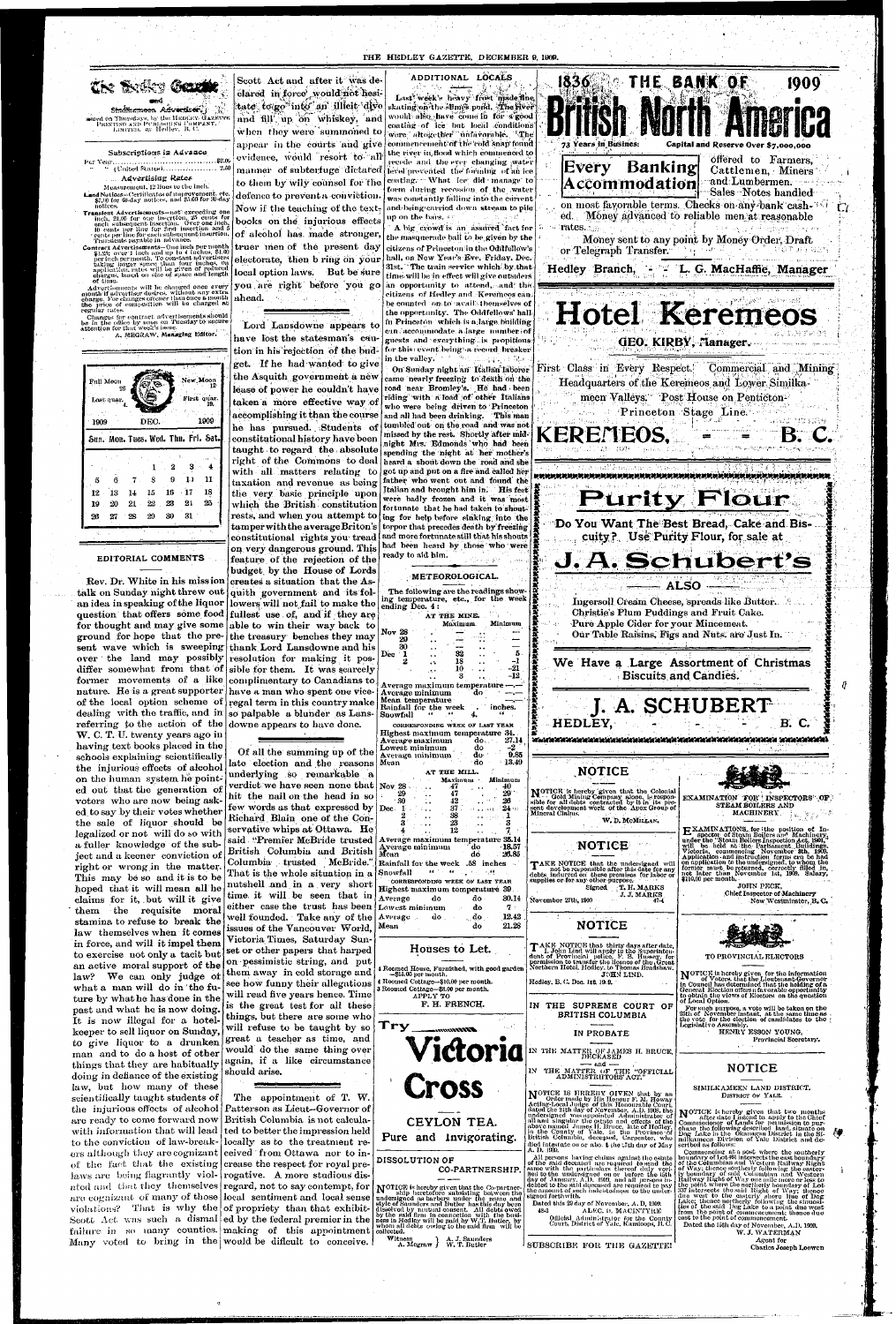#### THE HEDLEY GAZETTE, DECEMBER 9 1909



# **HEDLEY'S NEW BUTGHERS**

The undersigned have opened a Shop in the commodious building formerly occupied by H. H. Messenger and have on hand a supplyof all kinds of Meat and Vetegables. **The Veteral** 

ंनि

A. J. KING & 60 A. F. & A. M. REGULAR monthly meetings of Hedloy Lodge No. 43, A. F. & A. M., are held on the second Friday in each month in Fraternity hall, Hedley. Visiting **ARTHUR CLARE** H.D. BARNES, ndu tre liver de l 

**Great Northern** Hotel.

A new house containing more bed room accommodation than any other hotel in town. Table and bar first class. Rates moderate.

JOHN LIND, Proprietor 

The grade for the spur up to the tamp mill is almost completed. Mrs. D. J. Junis and child, came up on Tuesday, to visit her sister, Mrs. W. J. Forbes.

Town and District.

What shall we wear for the masquerade ball at Princeton on New Yéars's Eve is a question that is troubling not if few these days. " Mrs. McKinnon returned on Saturday night from Penticton, where slie

had been visiting friends who had recently come there from Nova Scotia. The track-laying gang have been engaged for a few days taking up the side track on Pinto flat and putting it down on the new vards on Smelter, The merchants, butchers and other tradesmen are getting ready for the Christmas trade, by laying in a good

supply of holiday goods and Xmas Monday morning.), He has sold out his drug stock in Hedley to Mr. Gilles.

pie but does not give up possession until the end of the month. Messrs. John Gladden and Charles

E. Oliver returned on Tuesday evening from D'Arcy Mountain where they had been doing engineering work for Robert Stevenson for the past three weeks.

In arranging for your winter and holiday/ blotters and announcements, remember that the Gazette keeps a large stock of printers' stationery suitable for all linss of commercial printing.

On Tuesday evening Mrs. W. A. Maclean received à wire advising her that her brother was dangerously ill in Winnipeg, and she left on Wednesday morning. "Mr. Maclean accompanied her us far as Spokane.

Some of the provincial papers are boosting their own particular representatives for the yacant portfolio of finance. They needn't trouble them. selves; Dick can look after that and he will do it to his own liking.

On Sunday night last the pulpit was occupied by Dr. White, superintendent of Methodist missions, who gave a most interesting talk on the modern day mission movement, and treated the whole subject of missions in a new and altogether interesting manner.  $\therefore$ J. J. Marks returned to Hedley on

Dr. White, superintendent of Methodist missions paid Hedley A visit on Saturday last. In the evening he gave. a magic lantern exhibition that was both entertaining and instructive. He had about 100 views of the coast and gave arouning talk in explanation of the views that made the exhibition a very enjoyable affair, The evening was cold and ruw and the attendance was not as good as might have been expected. Those who stayed away certainly missed a good thing, but possibly the Dr. may give them another chance by fetching the views back with him again on some future visit. Most of those who have seen the views would enjoy a repetition.

Dr. Whillans intends leaving Hedley for Prince Rupert în about a week. He has been negotiating with outside men for the sale of his practice but so far has not come to terms with any and it is understood that Dr. McEwen will come up four times a week from Keremeos until more definite arrangements be made. Dr. Whillans has now been indentified with the Similkameen for some eight years, having first located at Princeton, but afterwards removed to Hedley when this camp began to take the lead. He will engage in the practice of his profession at Prince Rupert and his friends in Hedley wish him every measure of success.

A lively runaway accident created a bit of excitement on Scott Avenue one day last last week. A rig driven by | Harry Robinson and containing besides himself two others, Roy Corrigan and Jack Smith, was going down Scott Ayenue when the horses shied and started off down the street at breakneck speed. Harry held on to! them but was unable to stop the pace. One of his passengers parted company in the initial'stage of the shindy but not until good headway had been gained. Roy and Harry stayed with the rig until the sharp turn had to be made on to Haynes Street. In front of the stables they collided with a buggy which was standing on the street and a general spill resulted. strange to say nobody was hurt and the horses also escaped but the buggy which was hit was speedily demolished.

John Love has sold out his drug business, in Hedley to F. M. Gillespie, Postmaster, and about the middle of last week the latter had carpenters process we assessed to the contract the latter making changes in the premises to accommodate the post office which he moved up on Friday. The drug store and telephone in addition to the post office will give Mr. Gillespie a busier  $\vert$ time of it, but it is better to wear out than to rust out." Mr. Gillespie has conducted the business of the post office in a thoroughly efficient and  $\frac{1}{2}$ Local Grangemen are organizing a obliging manner and this institution lodge here on the 20th insti Lodges which in many places is the most prolific source of complaint has been conducted in Hedley in such a way that people who leave here and go to organizer for the order, J. W. White- other towns where post masters are ly, will be present, to complete the more disposed to stand on their rights  $\ddot{\mathbf{a}}$ organization at Hedley. Something are not long in recognizing the favors over twenty members are reported in we have had because of the postmaster's desire to oblige.



To Buy Cheap, Pay Cash.

# **Family Groceries**

**Fresh and Seasonable** at the

**Y REPORTAGE** Cheap Cash Store

MRS. G. B. LYONS.

# **Stoves Re-Lined**  $-$  AND **General Tinsmithing**

The undersigned will be in the Building south of Frasers Hall to attend to all work in his line

H. B. MEAUSETTE Keremeos Station.

**PALAGE** Livery, Feed & Sale Stables  $-$  HEDLEY, B.C.  $-$ 

If A good stock of Horses and Rigs on Hand. W Orders for Teaming promptly attended to.

**STAGE LINE** 

Stage aily, leaving Hedley 8 a.m. and arriving at Keremeos at 11 a.m. and Great Northern Railway.

Office of Dominion Express Company.

WOOD FOR SAL !

Phon o 14. INNIS BROS. Proprietors.

turday night with Mrs. Marks and children. Washouts on the main line of the C. P. R. west of North Bend prevented trains from getting through for several days, and as, Mrs. Marks encountered one of these on the way she was obliged to turn back to the coast ન જંગલ are already in existence at Keremeos and Princeton, the former having been in existence for several years. The sight to begin in Hedley.

Outside the cabinet and the speaker, L. W. Shatford, of Similkameen; A. H. B. Macgowan, of Vancouver: T. Gifford, of Westminster; Ross, of Fernie; and J. H. Hawthornthwaite are the only members of the legislature who have been continuously in the House since the general election of 1908 and can share with the government, the full honor of rehabilitating the credit of the province.

Mr. Thomas Bradshaw will take possession of the Great Northern hotel on the 15th. The wayside inn which they conducted so many years at the mouth of Fifteen Mile will soon be a thing of the past; but in earlier times it was a welcome spot for many a poor wayfarer. Thus it is that the railways. effect the road houses, and busy highways over which all passenger traffic formerly had to move, become deserted for everything except local needs.

Homer Maclean, Miss Myrtle Maclean, Miss Macpherson, L. G. Mac-Haffie and S. F. Chamberlain attended Miss Lowndes' concert and dance at Keremeos on Friday night last and speak in glowing terms of the superior class of entertainment provided. The singing of Mrs. J. A. Brown who gave three numbers in splendid form and of Miss Florence Daly, her pupil, who also sang in excellent voice and gave evidence of the careful training she had received, were the leading features connecting with Penticton stage of the programme. The dance at the close was also an enjoyable part af the evening's entertainment. An excellent supper was provided at the Central hotel, and as the whole affair was complimentary the guests had reasons to vote their hostess "a jolly good | fellow."



How Gold Dredges Get the Gold

The steep hills and rugged mountains of the Klondike region give rise to numberless amall streams, which become from time to time with the melting of the mows-the cloudbursts and heavy rains to which the country is subject-raging torrents.<br>The grinding of the glaciers and the erosion of these turbulent

streams bring down rocks, sand and gravel from the mountain depths and fastnesses where man has never yet penetrated.<br>In a region where ledges of Gold-bearing Quartz are a prominent

feature in the formation, it is natural that these forces of Nature should tear away quantities of exceedingly rich material.

This process has been going on for ages. The hidden stores of Gold away in the hills are inexhaustible.

The rush of the torrents is to impetuous that even boulders of considerable size are borne in their course, and only when Nature has spent herself do they find a resting place.

The broad creeks-the wider reaches of the river-quiet the stream, and the Gold, in the form of nuggets, grains and flakes, rapidly settles. Gold is very heavy—heavier than the rock itself, and<br>once it finds a resting place, sifts down through the light surface mud<br>and sand until, by force of Gravity, it reaches bed rock.

Where the courses of streams have been changed, the richest Placer Mines are found in their old beds. But in the larger, constant streams, these rich deposits are beyond the reach of merely human agencies.

It remains for the Gold Dredge-following the heavy nuggets<br>and particles of Gold down through the overlying strata in the bars and benches of the river, to recover these stores of Gold from the treasure-house of Nature.

The long arms of the Dredge, with their endless chains of bucket scoops, search down, down-through sixty feet of water, sand and gravel, if need be-until the Gold sediment, and finally bed rock itself. often overlaid with an actual coverlet of pure Gold-the hoarded accumulation of centuries-is reached.

The Gold Dredge brings up this material in wholesale quantities -treats it with scientific accuracy to save the finest particles of value-separates the fross-and for the first time lays bare to the hand o! man this Virgin Gold.

While personally present on our property at Stewart River, Yukon Territory, Klondike, September 1st, I saw with my own eyes a clean-up from our first and smaller dredge, netting \$517.50, and this was preceded only a few days by another elean-up from the same dredge amounting to \$1283.86 in Gold. I saw this Gold. gathered from the gold-caving tables of our Dredge, moulded into bullion-a solid bar of Gold.

With such results in sight, we are bending every elfort to get twenty of these mammoth Dredges at work on our property. This summer, our second dredge went on-larger and stronger than the first-and is already at work.

We control by direct lease from the Canadian Government, One Hundred and Five (105) miles of Dredgable Gravel on the Stewart River, eighty miles from Dawson City, in the Klondike. We have tested the gravel thoroughly with Drills, and it has been proven rich throughout. As a matter of fact, the site of our holdings was recognized, even before the Gold Rush in 1898, to be rich in Gold-it is a matter of public record that the Gold is there-but so located as to be difficult to obtain by any hand method. And Fifty dredges could not exhaust this area in a Hundred years.

With a proposition so rich, the payment of dividends and the continued work of development can easily go hand in hand.

To hurry this work of development now, we are marketing Treasury Stock in our Company. Three thousand stockholders, many of them well-known in the Canadian country, are already on our books. This necessity for Capital-a Dredge costs upwards of \$100,000

--- furnishes your opportunity to participate in a wonderfully rich venture. -Governor Ogilvie, of the Yukon Territory-known and respected by the whole Canadian country, at its head. It is economically managed, with no salaried officials, no Bonds, and no Preferred Stock.

But the whole story is told in our illustrated Prospectus. The Coupon will bring it to you. The supply is limited. Fill out and mail the Coupon to-day.

Gold Dredges are making millions. Yukon Basin Gold Dredging Co., Ltd. G. W. Clawson, Treas. Please send mc, postage prepaid, your large 649 Somerset Building illustrated Prospectus, also free Booklet on Gold Dredging, with full particu-<br>lars by return mail. It is<br>understood that I incur no obligation Winnipeg, Canada whatever in making this request.